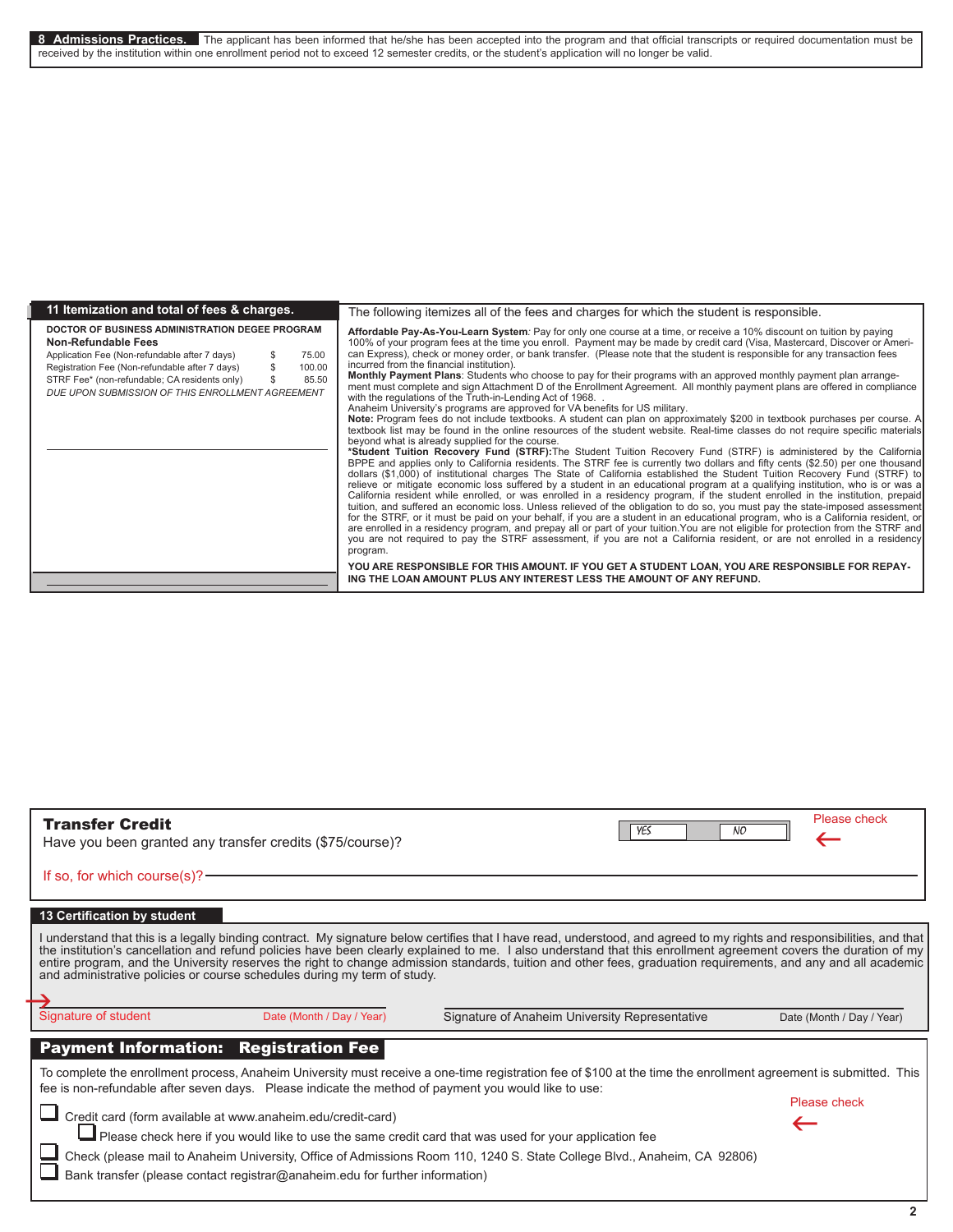## Publicity Release and Personal Data

| authorize Anaheim University to use my name, statements and likeness, without charge, for promotional purposes in Anaheim University publications, video<br>webpages, or in other formats.<br>Signature of student:<br>Date (Month / Day / Year) ___________ |                               |                                                                                                  |                               |  |
|--------------------------------------------------------------------------------------------------------------------------------------------------------------------------------------------------------------------------------------------------------------|-------------------------------|--------------------------------------------------------------------------------------------------|-------------------------------|--|
| <b>First Name</b>                                                                                                                                                                                                                                            | <b>Last Name</b>              |                                                                                                  |                               |  |
| <b>Street Address:</b>                                                                                                                                                                                                                                       |                               |                                                                                                  | Date:<br>(Month / Day / Year) |  |
| City                                                                                                                                                                                                                                                         | State / Province / Prefecture | Zip / Postal Code                                                                                | Country                       |  |
| Please select the DBA area of<br>Sustainable Management<br><b>International Business</b><br>Entrepreneurship<br>Management<br>concentration you wish to study:                                                                                               |                               |                                                                                                  |                               |  |
| <b>Anaheim University and Accessibility Accommodations</b><br>Anaheim University will make reasonable provision for students with learning or other disabilities. Do you have a disability that you would like the University to<br>accommodate?             |                               |                                                                                                  |                               |  |
| Please check<br>YES<br>NO                                                                                                                                                                                                                                    |                               | If yes, please provide documentation and detail on how your disability can best be accommodated. |                               |  |

#### Notice Concerning State Approval

Anaheim University is approved to operate by the California Bureau for Private Post-Secondary Education. "Approval to operate" means that Anaheim University operates in compliance with state standards as set forth in the California Education Code and the California Code of Regulations.

#### Notice Concerning Transferability of Units and Degrees Earned at our University

Anaheim University is accredited by the Distance Education Accrediting Commission (DEAC). The DEAC is listed by the U.S. Department of Education as a recognized accrediting agency and recognized by the Council for Higher Education Accreditation (CHEA). In general, qualifications from accredited universities are widely recognized; however, prospective students are advised to check with their respective school districts, state, professional organizations and government agencies when licensing and/or credentials are the eventual objective of the prospective student. It is entirely up to the discretion of the college, university or institution for which a student is seeking admission, to decide on the acceptance of the said student into a given degree program and the transferability of units and degrees to other institutions is not guaranteed. It is recommended that if transfer of credit or degree is the eventual goal of the prospective student, that the student contact all institutions in which the student is potentially interested in seeking enrollment. The transferability of credits you earn at Anaheim University is at the complete discretion of an institution to which you may seek to transfer. Acceptance of the Doctor of Business Administration degree you earn is also at the complete discretion of the institution to which you may seek to transfer. If the credits or the DBA degree that you earn at this institution are not accepted at the institution to which you seek to transfer, you may be required to repeat some or all of your coursework at that institution. For this reason you should make certain that your attendance at this institution will meet your educational goals. This may include contacting an institution to which you may seek to transfer after attending Anaheim University to determine if your credits or degree will transfer.

"My signature below indicates that I have read and understand the information above."

| Signature of student | Date (Month / Day / Year)                                                                                               | Signature of Anaheim University Representative | Date (Month / Day / Year) |
|----------------------|-------------------------------------------------------------------------------------------------------------------------|------------------------------------------------|---------------------------|
|                      | <b>Attachment A to Student Enrollment Agreement</b><br>"Checklist of Pre-Enrollment Disclosures" (please initial below) | Date of Application                            |                           |

The school represents and the school acknowledges that before the student signed the enrollment agreement, the school provided each of the following materials to the student, and gave the student a sufficient opportunity to read and review each of the materials before obtaining the student's signature to the agreement. The initials of the school's representative and the student signify that the materials were provided to the student at the time and in the manner required.

I have received all of the materials in the following checklist of Pre-Enrollment Disclosures, which I acknowledge by initialing them:

**Enrollment agreement** - upon signing the enrollment agreement, the student received a copy of this agreement, including all applicable information, the title of the program, and an itemization and total of all charges:

**Catalog [or brochure]** - before signing the enrollment agreement, the student received a copy of the school's catalog [or brochure], including a description of the program of instruction:

**Explanation of withdrawal and refund rights (Attachment B of this enrollment agreement)** - before signing the enrollment agreement, the student received a written statement of the refund policy that applies if the student withdraws after the cancellation period, including examples of how the policy applies:

**Performance Fact Sheet (Attachment C of this enrollment agreement)** - Prior to signing this enrollment agreement, you must be given a catalog or brochure and a School Performance Fact Sheet, which you are encouraged to review prior to signing this agreement. These documents contain important policies and performance data for this institution. This institution is required to have you sign and ate the information included in the School Performance Fact Sheet relating to completion rates, placement rates, license examination passage rates, and salaries or wages, and the most recent three-year cohort default rate, if applicable, prior to signing this agreement.

|        |    |                | (Please initial)        |
|--------|----|----------------|-------------------------|
| School | AU | <b>Student</b> | <b>STUDENT INITIALS</b> |
|        |    |                | (Please initial)        |
| School | AU | <b>Student</b> | <b>STUDENT INITIALS</b> |
|        |    |                | (Please initial)        |
| School | AU | <b>Student</b> | <b>STUDENT INITIALS</b> |
|        |    |                | (Please initial)        |
| School | AU | <b>Student</b> | <b>STUDENT INITIALS</b> |
|        |    |                |                         |
|        |    |                |                         |
|        |    |                |                         |